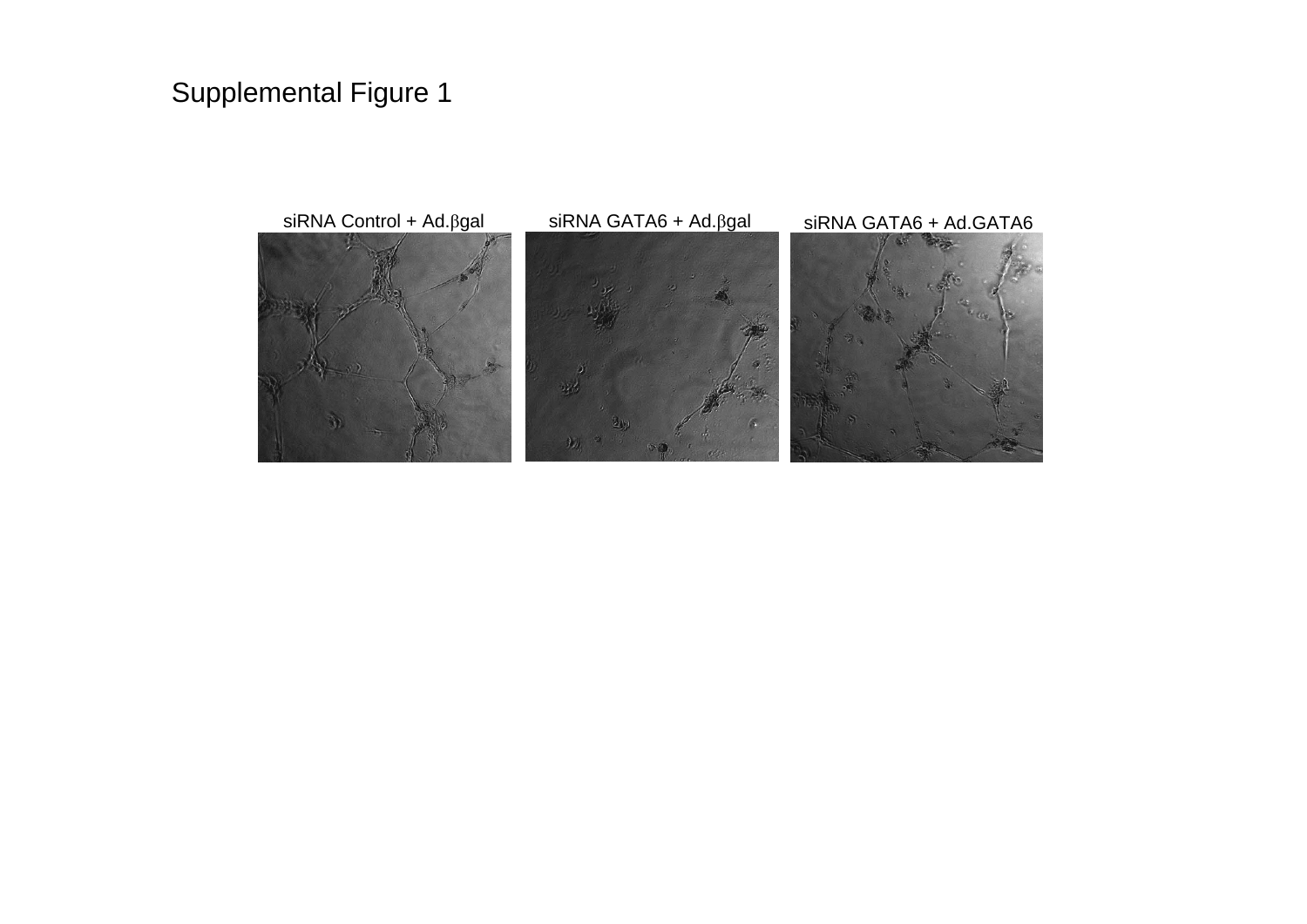## Supplemental Figure 2